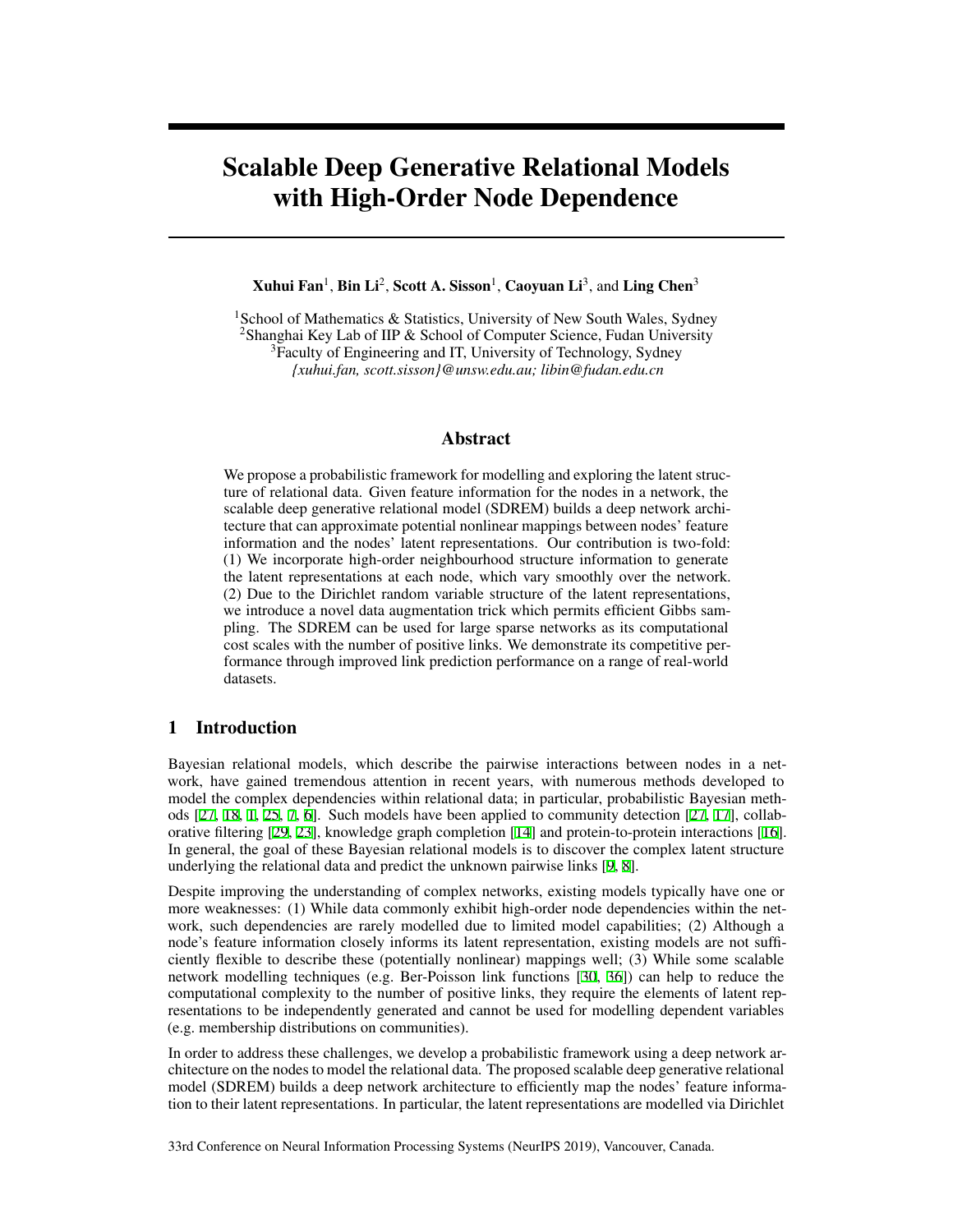distributions, which permits their interpretation as membership distributions on communities. Based on the output latent representations (i.e. membership distributions) and an introduced community compatibility matrix, the relational data is modelled through the Ber-Poisson link function [30, 36], for which the computational cost scales with the number of positive links in the network.

We make two novel contributions: First, as the nodes' latent representations are Dirichlet random variables, we incorporate the full neighbourhood's structure information into its concentration parameters. In this way, high-order node dependence can be modelled well and can vary smoothly over the network. Second, we introduce a new data augmentation trick that enables efficient Gibbs sampling on the Ber-Poisson link function due to the Dirichlet random variable structure of the latent representations. The SDREM can be used to analyse large sparse networks and may also be directly applied to other notable models to improve their scalability (e.g. the mixed-membership stochastic blockmodel (MMSB) [1] and its variants [22, 13, 19]).

In comparison to existing approaches, the SDREM has several advantages. (1) *Modelling high-order node dependence*: Propagating information between nodes' connected neighbourhoods can improve information sharing and dependence modelling between nodes. Also, it can largely reduce computational costs in contrast to considering all the pairwise nodes' dependence, as well as avoid spurious or redundant information complications from unrelated nodes. Moreover, the non-linear real-value propagation in the deep network architecture can help to approximate the complex nonlinear mapping between the node's feature information and its latent representations. (2) *Scalable modelling on relational data*: Our novel data augmentation trick permits an efficient Gibbs sampling implementation, with computational costs scaling with the number of positive network links only. (3) *Meaningful layer-wise latent representation*: Since the nodes' latent representations are generated from Dirichlet distributions, they are naturally interpretable as the nodes' memberships over latent communities.

In our analyses on a range of real-world relational datasets, we demonstrate that the SDREM can achieve superior performance compared to traditional Bayesian methods for relational data, and perform competitively with other approaches. As the SDREM is the first Bayesian relational model to use neighbourhood-wise propagation to build the deep network architecture, we note that it may straightforwardly integrate other Bayesian methods for modelling high-order node dependencies in relational data, and further improve relationship predictability.

## 2 Scalable Deep Generative Relational Models (SDREMs)

The relational data in the SDREM is represented as a binary matrix  $\mathbf{R} \in \{0,1\}^{N \times N}$ , where *N* is the number of nodes and the element  $R_{ij}$  ( $\forall i, j$ ) indicates whether node *i* relates to node *j* ( $R_{ij} = 1$ ) if the relation exists, otherwise  $R_{ij} = 0$ , with the self-connection relation  $R_{ii}$  not considered here. The matrix *R* can be symmetric (i.e. undirected) or asymmetric (i.e. directed). The network's feature information is denoted by a non-negative matrix  $\bm{F} \in \{\mathbb{R}^+ \cup 0\}^{N \times D}$ , where  $D$  denotes the number of features, and where each element  $F_{id}$  ( $\forall i, d$ ) takes the value of the *d*-th feature for the *i*-th node.

The deep network architecture of the SDREM is controlled by two parameters: *L*, representing the number of layers, and *K*, denoting the length of the nodes' latent representation in each layer. The latent representation  $\pi_i^{(l)}$  of node *i* in the *l*-th layer is a Dirichlet random variable (i.e. a normalised vector with  $(K-1)$  active elements). In this way,  $\pi_i^{(l)}$ , which we term the "membership distribution", is interpretable as node *i*'s community distribution, where *K* communities are modelled and  $\pi_{ik}^{(l)}$ *ik* denotes node *i*'s interaction with the *k*-th community in the *l*-th layer.

The deep network architecture of the SDREM is composed of three parts: (1) The input layer feeding the feature information; (2) The hidden layers modelling high-order node dependences; (3) The output layer of the relational data model. These component parts are detailed below.

#### 2.1 Feeding the feature information

When nodes' feature information is available, we introduce a feature-to-community transition coefficient matrix  $T \in (\mathbb{R}^+)^{D \times K}$ , where  $T_{dk}$  indicates the activity of the *d*-th feature in contributing to the *k*-th latent community. The linear sum of the transition coefficients *T* and feature *F* forms the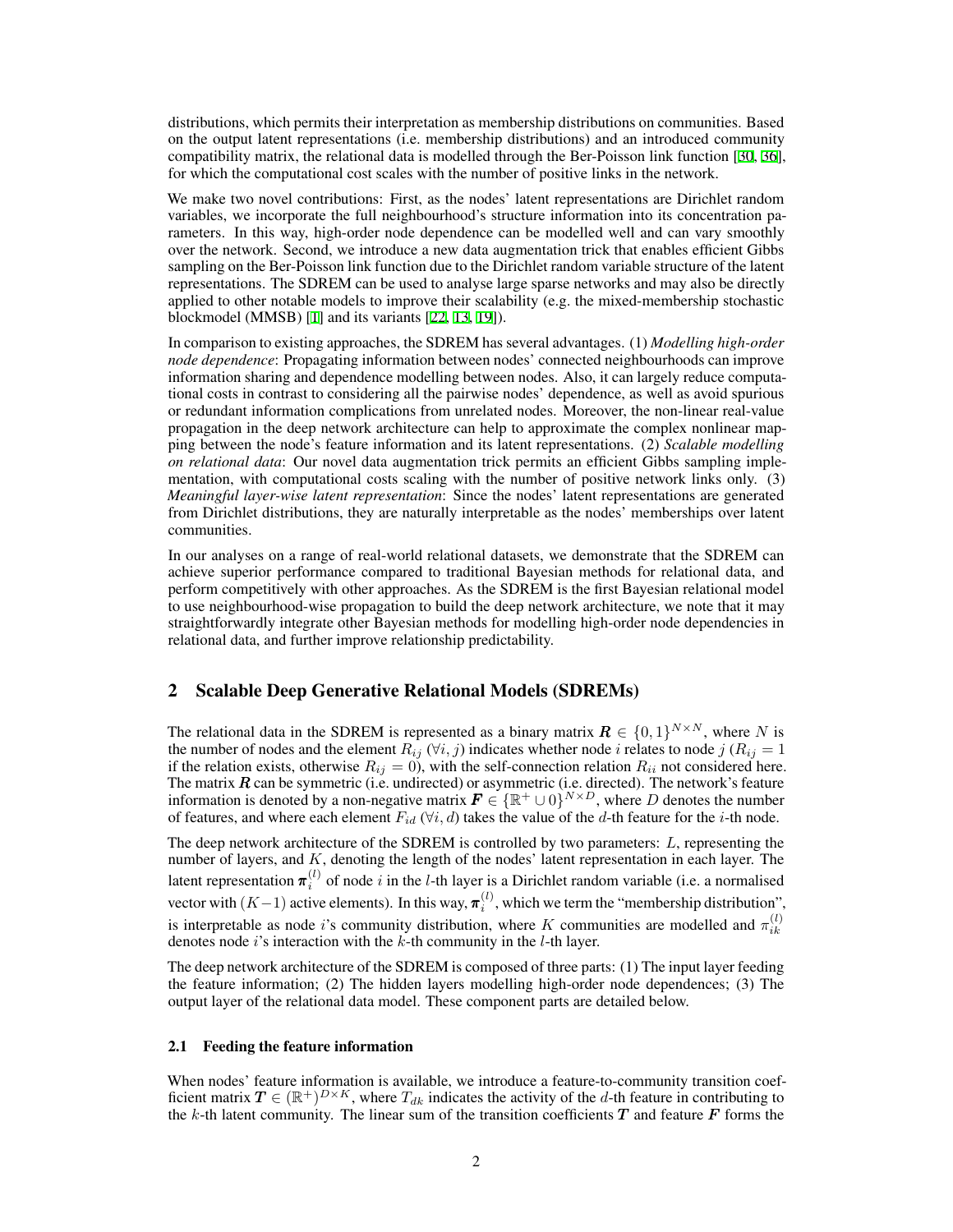

Figure 1: Illustration and visualization of a SDREM on a 5-node (i.e.  $A, B, C, D, E$ ) directed network. Left: with known values, unshaded nodes denote latent variables. Right top: the generative process of a SDREM. the graphical model of a 3-layer SDREM modelling *RBA, RED*. Shaded nodes (i.e. *F·, R·*) denote variables Right bottom: the directed connection types of all 5 nodes.

prior for the nodes' first layer membership distribution

$$
T_{dk} \sim \text{Gam}(\gamma_d^{(1)}, \frac{1}{c^{(1)}}) \quad \forall d, k; \quad \pi_i^{(1)} \sim \text{Dirichlet}(\boldsymbol{F}_i \boldsymbol{T} + \alpha) \quad \forall i. \tag{1}
$$

where Gam $(\gamma, 1/c)$  denotes a gamma random variable with mean  $\gamma/c$  and variance  $\gamma/c^2$ ;  $\{\gamma_d^{(1)}\}$  $\left\{ \frac{1}{d} \right\}$ *d* and  $c^{(1)}$  are the hyper-parameters for generating  ${T_{dk}}_{d,k}$ . From Eq. (1), nodes with close feature information have similar prior knowledge and similar generated membership distributions. A supplementary contribution  $\alpha$  is included in case that a node has no feature information available. For node *i* without feature information, we have  $\pi_i^{(1)} \sim$  Dirichlet $(\alpha \cdot \mathbf{1}^{1 \times K})$ , which is a common setting in Bayesian relational data modelling.

#### 2.2 Modelling high-order node dependence

 $\sqrt{\ }$ 

High-order node dependence is modelled within the deep network architecture of the SDREM. In general, node *i*'s membership distribution  $\pi_i^{(l)}$  is conditioned on the membership distributions at the  $(l-1)$ -th layer via an information propagation matrix  $B^{(l-1)} \in \{\mathbb{R}^+ \cup 0\}^{N \times N}$ :

$$
B_{i'i}^{(l-1)}\n\begin{cases}\n\sim \text{Gam}(\gamma_1^{(l)}, \frac{1}{c^{(l)}}) & \text{if } R_{i'i} = 1; \\
\sim \text{Gam}(\gamma_0^{(l)}, \frac{1}{c^{(l)}}) & \text{if } i' = i; \\
= 0 & \text{otherwise,}\n\end{cases}\n\qquad\n\pi_i^{(l)} \sim \text{Dirichlet}((\boldsymbol{B}_{\cdot i}^{(l-1)})^\top \cdot \boldsymbol{\pi}_{1:N}^{(l-1)}),\n\qquad (2)
$$

Following [35], we set the hyper-parameter distribution as  $\gamma_1^{(l)}$ ,  $\gamma_0^{(l)} \sim \text{Gam}(e_0^{(l)}, \frac{1}{e_0^{(l)}})$  $\frac{1}{f_0^{(l)}}$ ),  $c^{(l)}$  ∼ Gam( $g_0$ ,  $\frac{1}{h_0}$ ).  $B_{i'i}^{(l-1)}$  denotes node *i*'s influence on node *i* from the  $(l-1)$ -th to the *l*-th layer (e.g. larger values of  $B_{i'i}^{(l-1)}$  will make  $\pi_i^{(l)}$  more similar to  $\pi_{i'}^{(l-1)}$ ) and  $\pi_{1:N}^{(l)} \in {\mathbb{R}^+}^{N \times K}$  denotes the matrix of *N* nodes' membership distributions at the *l*-th layer. When there is no direct connection from node *i*' to node *i* (i.e.  $i' \neq i \cap R_{i'i} = 0$ ), we restrict the corresponding information propagation coefficients  $B_{i'i}$  at all layers to be 0; otherwise, we generate  $B_{i'i}^{(l-1)}$  either from a node and layer-specified Gamma distribution (when  $R_{i'i} = 1$ ) or a layer-specified Gamma distribution (when  $i' = i$ ). This can produce various benefits. On one hand, it promotes the sparseness of  $\mathbf{B}^{(l)}$ and reduces the cost of calculating  $\mathcal{B}^{(l)}$  from  $\mathcal{O}(N^2)$  to the scale of the number of positive network links. On the other hand, since the SDREM uses a Dirichlet distribution (parameterised by the linear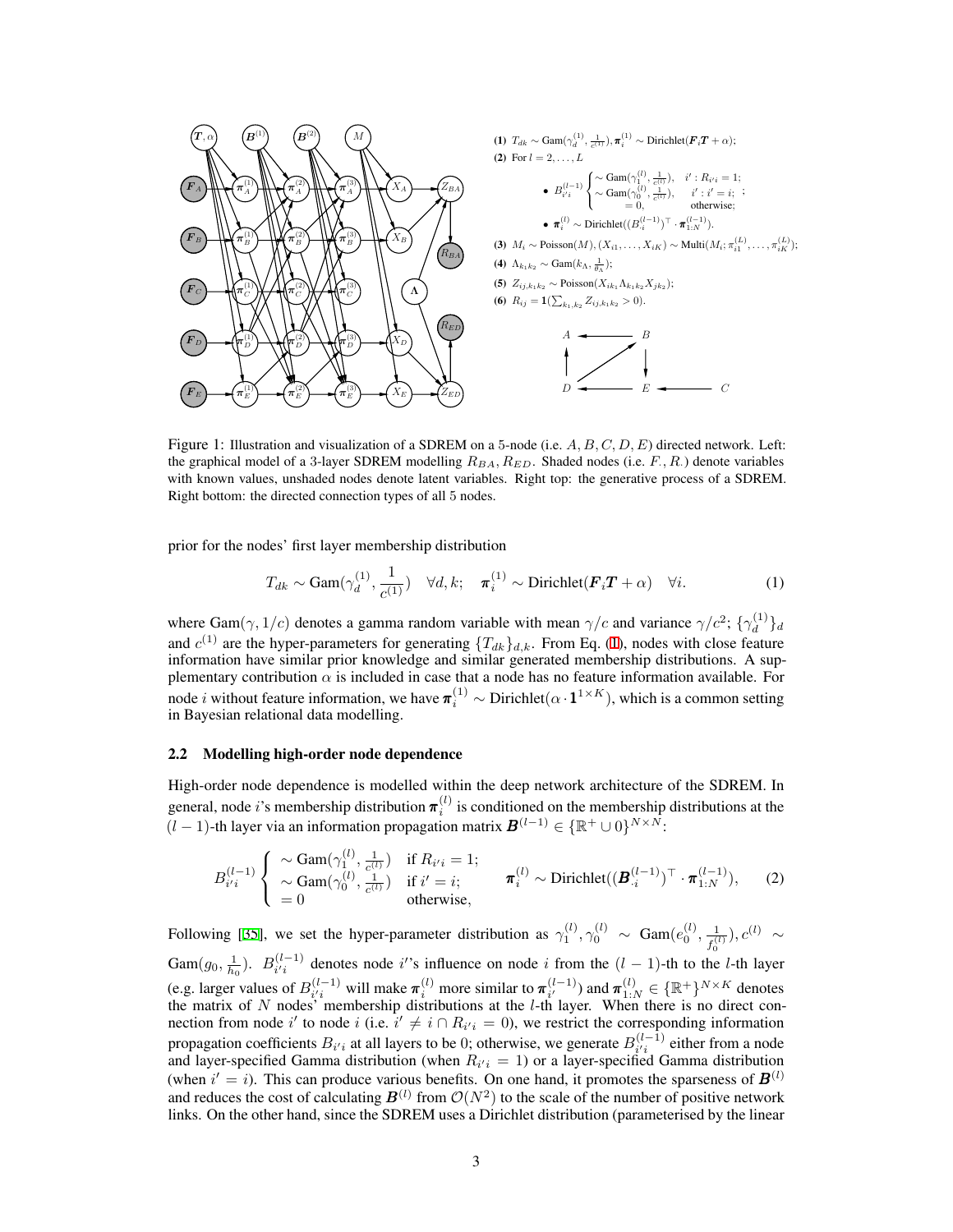sum of node *i*'s neighbourhoods' membership distributions at the  $(l-1)$ -th layer) to generate  $\pi_i^{(l)}$ , all the nodes' membership distributions are expected to vary smoothly over the connected graph structure. That is, connected nodes are expected to have more similar membership distributions than unconnected ones.

Flexibility in modelling variance and covariance in membership distributions Neighbourhoodwise information propagation allows for more flexible modelling than the extreme case of independent propagation whereby  $\pi_i^{(l)}$  is conditioned on  $\pi_i^{(l-1)}$  only (i.e.  $\{B^{(l)}\}_l$  is a diagonal matrix). Under independent propagation, the expected membership distribution at each layer does not change:  $\mathbb{E}[\pi_{1:N}^{(l)}] = \pi_{1:N}^{(1)}$ . In the SDREM, we have  $\mathbb{E}[\pi_{1:N}^{(l)}] = [\prod_{l'=1}^{l-1} (D^{(l')})^{-1} (\mathbf{B}^{(l')})^{\top}] \pi_{1:N}^{(1)}$ , where  $D^{(l)}$ is a level *l* diagonal matrix with  $D_{ii}^{(l)} = \sum_{i'} B_{i'i}^{(l)}$ *i*<sup>*i*</sup></sup>,  $\forall i$ . Based on different choices for  $\{B^{(l)}\}_l$ , the expected mean of each node's membership distribution can incorporate information from other nodes' input layer. In terms of variance and covariance within each  $\pi_i^{(l)}$ , independent propagation is restricted to inducing a larger variance in  $\pi_{ik}^{(l)}$  and smaller covariance between  $\pi_{ik}^{(l)}$  $\binom{(l)}{ik_1}$  and  $\pi^{(l)}_{ik_2}$  $\frac{1}{i k_2}$  due to the layer stacking architecture (this can be easily verified through the law of total variance and the law of total covariance). In contrast, for the SDREM, these variances and covariances can be made either large or small depending on the choices of  $\{\boldsymbol{B}^{(l)}\}_l$  through the deep network architecture.

The Dirichlet distribution models the membership distribution  $\{\pi_i^{(l)}\}_{i,l}$  in a non-linear way. As non-linearities are easily captured via deep learning, it is expected that the deep network architecture in the SDREM can approximate the complex nonlinear mapping between the nodes' feature information and membership distributions sufficiently well. Further, the technique of propagating real-valued distributions through different layers might be a promising alternative to sigmoid belief networks [10, 11, 15], which mainly propagate binary variables between different layers.

Comparison with spatial graph convolutional networks: Propagating information through neighbourhoods works in a similar spirit to the spatial graph convolutional network (GCN) [2, 5, 12, 3] in a frequentist setting. In addition to providing variability estimates for all latent variables and predictions, the SDREM may conveniently incorporate beliefs on the parameters and exploit the rich structure within the data. Beyond the likelihood function, the SDREM uses a Dirichlet distribution as the activation function, whereas GCN algorithms usually use the logistic function. The resulting membership distribution representation of the SDREM may provide a more intuitive interpretation than the node representation (node embedding) in the GCN.

#### 2.3 Scalable relational data modelling

We model the final-layer relational data via the Ber-Poisson link function [30, 36], *Rij ∼* Bernoulli $(1 - e^{-\sum_{k_1k_2} X_{ik_1} \Lambda_{k_1k_2} X_{jk_2}})$ , where  $X_{ik}$  is the latent count of node *i* on community *k* and  $\Lambda_{k_1k_2} \in \mathbb{R}^+$  is a compatibility value between communities  $k_1$  and  $k_2$ . In existing work with the Ber-Poisson link function, all of the  ${X_{ik}}_{i,k}$  terms are required to be independently generated (either from a Gamma [36, 34] or Bernoulli distribution [15]) to allow for efficient Gibbs sampling. However, in the SDREM, the elements of the output latent representation  $(\pi_{i1}, \dots, \pi_{iK})$  are jointly generated from a Dirichlet distribution. These normalised elements are dependent on each other and it is not easy to enable Gibbs sampling for each individual element  $\{\pi_{ik}\}_k$ .

To address this problem, we use a decomposition strategy to isolate the elements  $\{\pi_{ik}\}_k$ . We use multinomial distributions, with  $\{\pi_i\}_i$  as event probabilities, to generate *K*-length counting vectors  ${X_i}_i$ . Each  $X_i$  can be regarded as an estimator of  $\pi_i$ . Since the sum of the  ${X_{ik}}_k$  is fixed as the number of trials (denoted as  $M_i$ ) in the multinomial distribution, we further let  $M_i$  be generated as  $M_i \sim \text{Poisson}(M)$ . Based on the Poisson-Multinomial equivalence [4], each  $X_{ik}$  is then equivalently distributed  $X_{ik} \sim \text{Poisson}(M\pi_{ik}).$ 

Following the settings of Ber-Poisson link function, a latent integer matrix  $\mathbf{Z}_{ij} \in \mathbb{N}^{K \times K}$  is introduced, where the  $(k_1, k_2)$ -th entry is  $Z_{ij,k_1k_2} \sim \text{Poisson}(X_{ik_1} \Lambda_{k_1k_2} X_{jk_2})$ .  $R_{ij}$  is then generated by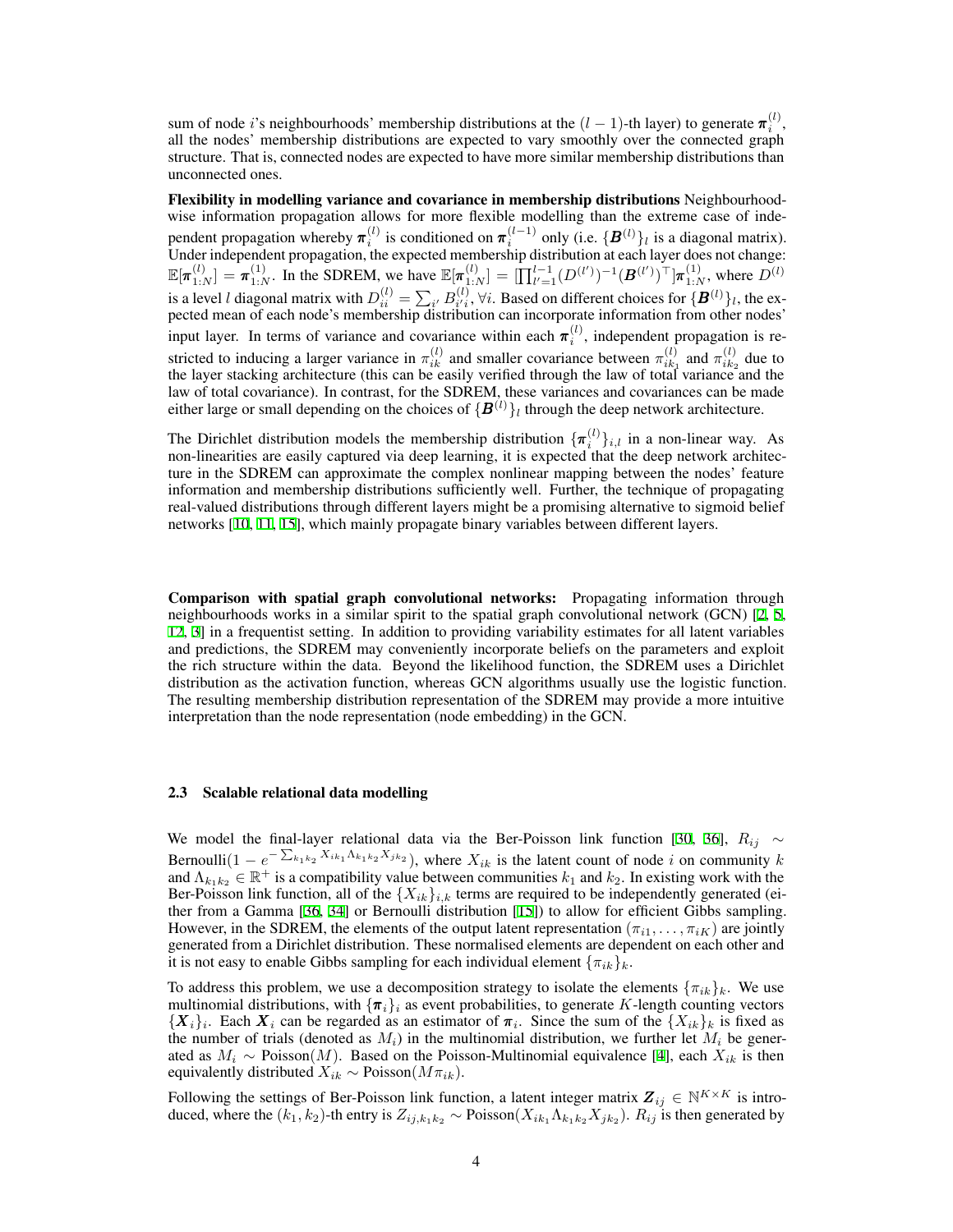evaluating the degree of positivity of the matrix  $Z_{ij}$ . That is,  $\forall (i, j), k_1, k_2$ :

$$
M_i \sim \text{Poisson}(M), \quad (X_{i1}, \dots, X_{iK}) \sim \text{Multi}(M_i; \pi_{i1}^{(L)}, \dots, \pi_{iK}^{(L)}), \quad \Lambda_{k_1 k_2} \sim \text{Gam}(k_\Lambda, \frac{1}{\theta_\Lambda}),
$$
  

$$
Z_{ij,k_1 k_2} \sim \text{Poisson}(X_{ik_1} \Lambda_{k_1 k_2} X_{jk_2}) \quad \text{and} \quad R_{ij} = \mathbf{1}(\sum_{k_1, k_2} Z_{ij,k_1 k_2} > 0).
$$
 (3)

Here, the prior distribution for generating  $X_{ik}$  and the likelihood based on  $X_{ik}$  are both Poisson distributions. Consequently, we may implement posterior sampling by using Touchard polynomials [31] (details in Section 3).

To model binary or count data, the Ber-Poisson link function [30, 36] decomposes the latent counting vector  $X_i$  into the latent integer matrix  $Z_{ij}$ . An appealing property of this construction is that we do not need to calculate the latent integers  $\{z_{ij,k_1,k_2}\}_{k_1,k_2}$  over the 0-valued  $R_{ij}$  data as they are equal to 0 almost surely. Hence, the focus can be on the positive-valued relational data. This is particularly useful for real-world network data as usually only a small fraction of the data is positive. Hence, the computational cost for inference scales only with the number of positive relational links.

When nodes' feature information is not available (i.e.  $\mathbf{F} = 0^{N \times D}$ ) and  $L = 1$ , the SDREM reduces to the same settings as the MMSB [1]. In particular, the membership distributions of both the MMSB and the SDREM follow the same Dirichlet distribution  ${\{\pi_i\}}_i \sim \text{Dirichlet}(\alpha^{1 \times K})$ . As the MMSB and its variants [22, 13, 19] introduce pairwise latent labels for all the relational data (both 1 and 0 valued data), it requires a computational cost of  $\mathcal{O}(N^2)$  to infer all latent variables. In contrast, our novel data augmentation trick can be straightforwardly applied in these models (by simply replacing the Ber-Beta likelihood [27, 18] with Ber-Poisson link function) and reduce their computational cost to the scale of the number of positive links. We show in Section 5 that we can also get better predictive performance with this strategy.

## 3 Inference

The joint distribution of the relational data and all latent variables in the SDREM is:

$$
P(\{\pi_{i}^{(l)}\}_{i,l}, \{\boldsymbol{B}^{(l)}\}_{l}, \Lambda, \{Z_{ij,k_{1}k_{2}}\}_{i,j,k_{1},k_{2}}, \{R_{ij}\}_{i,j}, \{X_{ik}\}_{i,k}, \boldsymbol{T} | \boldsymbol{F}, \boldsymbol{\gamma}, \boldsymbol{c}, \alpha, M, k_{\Lambda}, \theta_{\Lambda})
$$
\n
$$
= \left[\prod_{i=1}^{n} P(\pi_{i}^{(1)} | \alpha, \boldsymbol{F}_{i}, \boldsymbol{T}) \right] \prod_{l=1}^{L-1} \left[ P(\boldsymbol{B}^{(l)} | \gamma_{i}^{(l)}, c^{(l)}) \prod_{i=1}^{n} P(\pi_{i}^{(l+1)} | \{\pi_{i'}^{(l)}\}_{i' : R_{i'i} = 1}, \pi_{i}^{(l)}, \boldsymbol{B}^{(l)}) \right] P(\boldsymbol{\Lambda} | k_{\Lambda}, \theta_{\Lambda})
$$
\n
$$
\times \left[ \prod_{i,k} P(X_{ik} | \pi_{ik}^{(L)}, M) \right] \left[ \prod_{(i,j) | R_{ij} = 1, k_{1}, k_{2}} P(Z_{ij,k_{1}k_{2}} | X_{ik_{1}}, X_{jk_{2}}, \Lambda_{k_{1}k_{2}}) \right] \left[ \prod_{j,k} P(T_{dk} | \gamma_{j}^{(1)}, c^{(1)}) \right].
$$
\n(4)

By introducing auxiliary variables, all latent variables can be sampled via efficient Gibbs sampling. This section focuses on inference for  ${X_{ik}}_{i,k}$ , which is the key variable involving the data augmentation trick. Sampling the membership distributions  $\{\boldsymbol{\pi}_{i}^{(l)}\}_{i,l}$  is as implemented in Gamma Belief Networks [37] and Dirichlet Belief Networks [35], which mainly use a bottom-up mechanism to propagate the latent count information in each layer. As sampling the other variables is trivial, we relegate the full sampling scheme to the Supplementary Material (Appendix A).

**Sampling**  ${X_{ik}}$ <sup>*i*</sup>,*k*: From the Poisson-Multinomial equivalence [4] we have  $M$ <sup>*i*</sup> ∼ Poisson(*M*),

$$
(X_{i1},...,X_{iK}) \sim \text{Multi}(M_i; \pi_{i1}^{(L)},..., \pi_{iK}^{(L)}) \stackrel{d}{=} X_{ik} \sim \text{Poisson}(M\pi_{ik}^{(L)}), \forall k.
$$
  
rior distribution for generating  $Y_{i1}$  and the likelihood parametrised by  $Y_{i1}$  are

Both the prior distribution for generating  $X_{ik}$  and the likelihood parametrised by  $X_{ik}$  are Poisson distributions. The full conditional distribution of  $X_{ik}$  (assuming  $z_{ii}$ , $\ldots = 0$ ,  $\forall i$ ) is then

$$
P(X_{ik}|M,\boldsymbol{\pi},\boldsymbol{\Lambda},\boldsymbol{Z}) \propto \frac{\left[M\pi_{ik}^{(L)}e^{-\sum_{j\neq i,k_2}X_{jk_2}(\Lambda_{kk_2}+\Lambda_{k_2k})}\right]^{X_{ik}}}{X_{ik}!} (X_{ik})^{\sum_{j_1,k_2}Z_{ij_1,kk_2}+\sum_{j_2,k_1}Z_{ij_2i,k_1k}}.
$$
\n(5)

This follows the form of Touchard polynomials [31], where  $1 = \frac{1}{e^x T_n(x)} \sum_{k=0}^{\infty} \frac{x^k k^n}{k!}$  with  $T_n(x) =$  $\sum_{k=0}^{n}$ { $\binom{n}{k}$  $\binom{n}{k}$  *x*<sup>*k*</sup> and where  $\binom{n}{k}$  $k \choose k$  is the Stirling number of the second kind. A draw from (5) is then available by comparing a Uniform $(0, 1)$  random variable to the cumulative sum of  $\frac{1}{e^x T_n(x)} \cdot \frac{x^k k^n}{k!}$  $\frac{k^{n}}{k!}$ }<sub>*k*</sub>.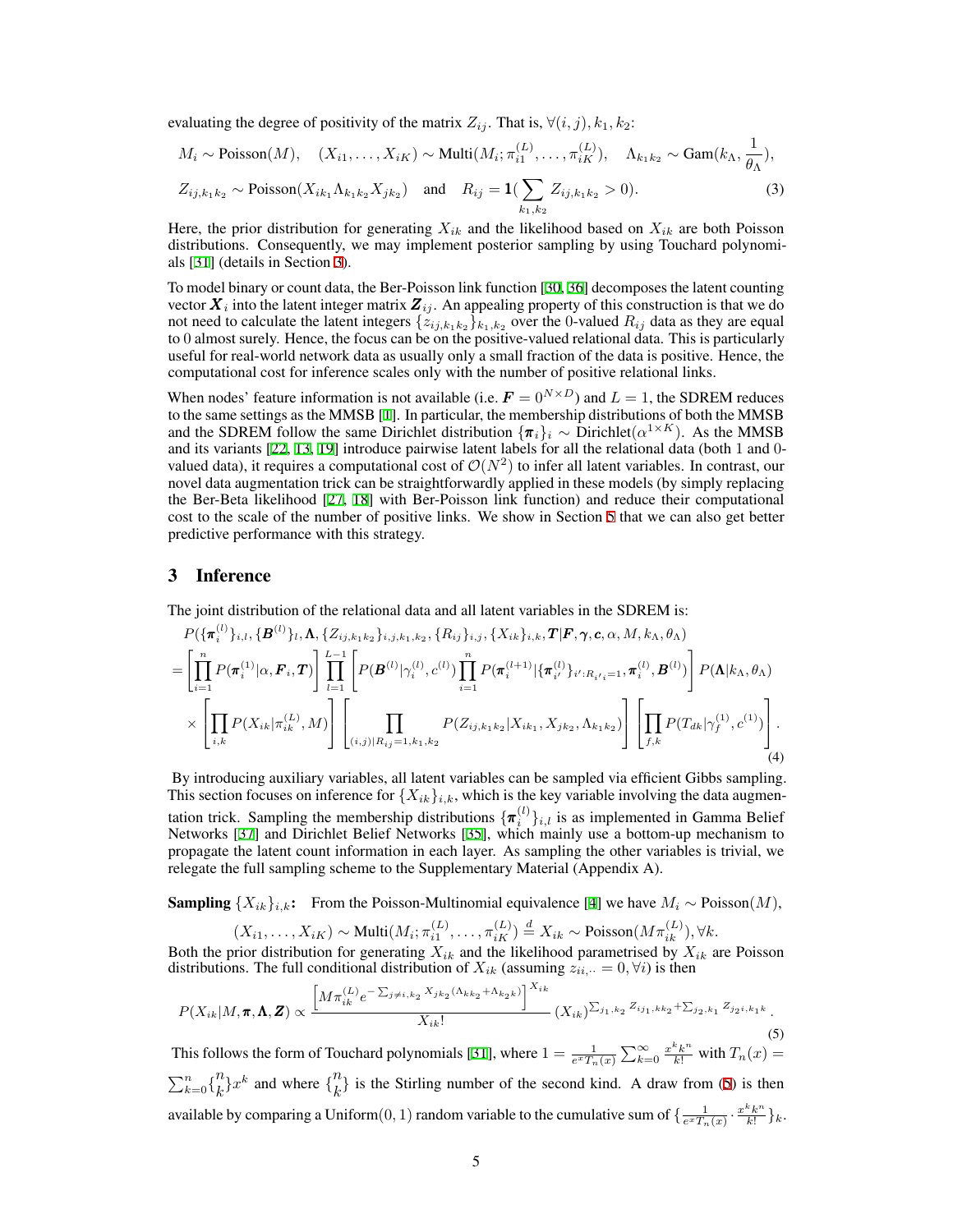# 4 Related Work

There is a long history of using Bayesian methods for relational data. Usually, these models build latent representations for the nodes and use the interactions between these representations to model the relational data. Typical examples include the stochastic blockmodel [27, 26, 18] (which uses latent labels), the mixed-membership stochastic blockmodel (MMSB) [1, 22] (which uses membership distributions) and the latent feature relational model (LFRM) [25, 28] (which uses binary latent features). As most of these approaches are constructed using shallow models, their modelling capability is limited.

The Multiscale-MMSB [13] is a related model, which uses a nested-Chinese Restaurant Process to construct hierarchical community structures. However, its tree-type structure is quite complicated and hard to implement efficiently. The Nonparametric Metadata Dependent Relational model (NMDR) [19] and the Node Attribute Relational Model (NARM) [34] also use the idea of transforming nodes' feature information to nodes' latent representations. However, because of their shallow latent representation, these methods are unable to describe higher-order node dependencies.

The hierarchical latent feature model (HLFM) [15] may be the closest model to the SDREM, as they each build up deep network architecture to model relational data. However, the HLFM uses a sigmoid belief network, and does not consider high-order node dependencies, so that each node only depends on itself through layers. Finally, feature information enters in the last layer of the deep network architecture, and so the HLFM is unable to sufficiently describe nonlinear mappings between the feature information and the latent representation.

Recent developments [10, 11] in Poisson matrix factorisation also try to build deep network architecture for latent structure modelling. Since these mainly use sigmoid belief networks, the way of propagating binary variables is different from our real-valued distributions propagation. Information propagation through Dirichlet distributions in the SDREM follows the approaches of [37][35]. However, their focus is on topic modelling and no neighbourhood-wise propagation is discussed in these methods.

Our SDREM shares similar spirit of the Variational Graph Auto-Encoder (VGAE) [21, 24] algorithms. Both of the algorithms aim at combining the graph convolutional networks with Bayesian relational methods. However, VGAE has a larger computational complexity  $(\mathcal{O}(N^2))$ . It uses parameterized functions to construct the deep network architecture and the probabilistic nature occurs in the output layer as Gaussian random variables only. In contrast, SDREM constructs multi-stochasticlayer architectures (with Dirichlet random variables at each layer). Thus, SDREM would have better model interpretations (see Figure 5).

We note that recent work [33] also claims to estimate uncertainty in the graph convolutional neural networks setting. This work uses a two-stage strategy: it firstly takes the observed network as a realisation from a parametric Bayesian relational model, and then uses Bayesian Neural Networks to infer the model parameters. The final result is a posterior distribution over these variables. Unlike the SDREM, this work performs the inference in two stages and also lacks inferential interpretability.

**Computational complexities** The computational complexity of the SDREM is  $\mathcal{O}(NDK + (NK +$  $(N_E)\bar{L} + N_E K^2$  and scales to the number of positive links,  $N_E$ . In particular,  $\mathcal{O}(NDK)$  refers to the feature information incorporation in the input layer,  $\mathcal{O}((NK + \tilde{N_E})L)$  refers to the information propagation in the deep network architecture and  $\mathcal{O}(N_E K^2)$  refers to the relational data modelling in the output layer. The SDREM's computational complexity is comparable to that of the HLFM, which is  $\mathcal{O}(NDK + NKL + N_EK^2)$ , and the NARM, which is  $\mathcal{O}(NDK + N_EK^2)$  [34] and is significantly less than that of the MMSB-type algorithms.

# 5 Experiments

Dataset Information In the following, we examine four real-world datasets: three standard citation networks (*Citeer*, *Cora*, *Pubmed* [32] and one protein-to-protein interaction network (*PPI*) [38]. Summary statistics for these datasets are displayed in Table 1. In the citation datasets, nodes correspond to documents and edges represent citation links. A node's features comprise the documents' bag-of-words representations. In the protein-to-protein dataset, we use the pre-processed feature information provided by [12].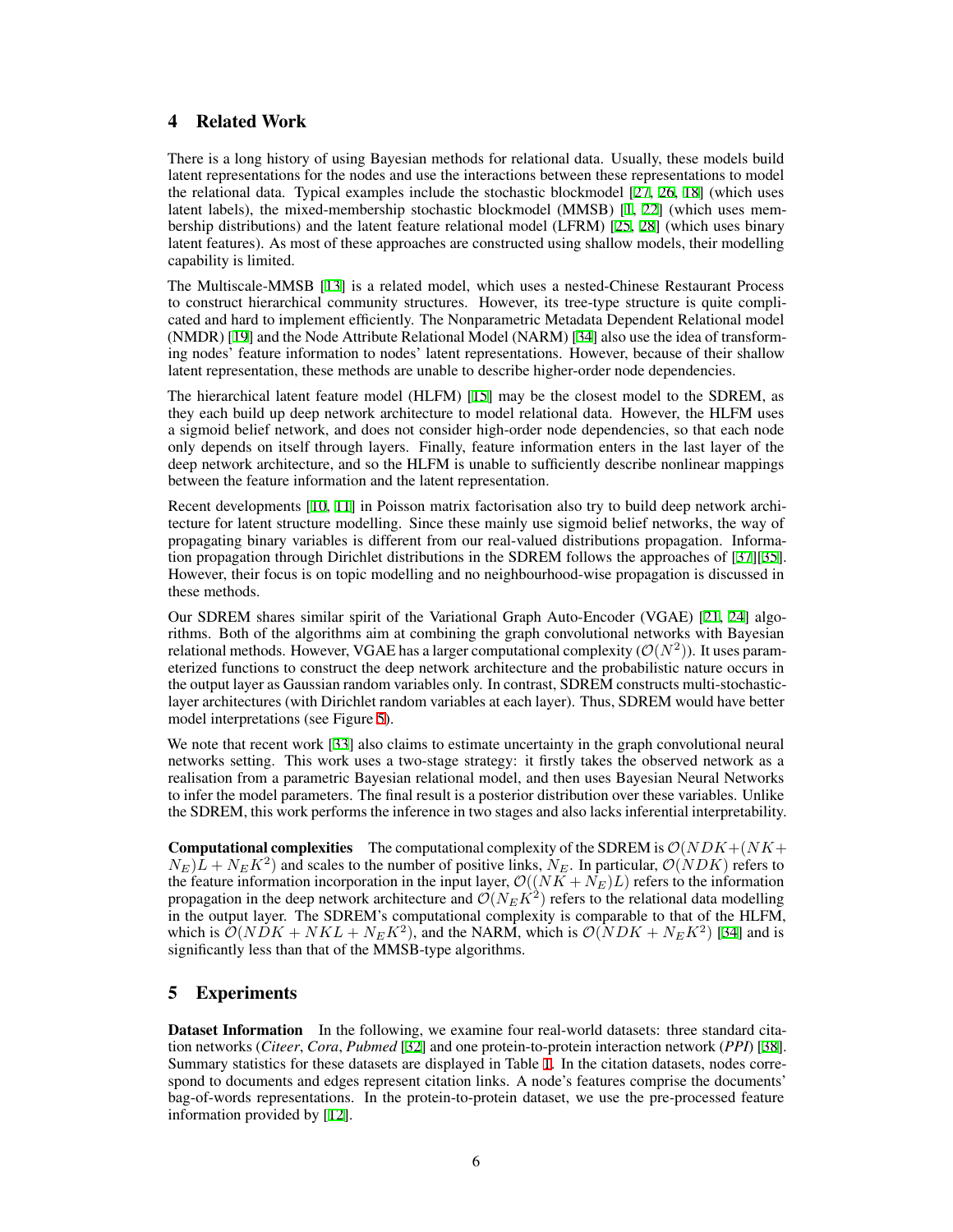Table 1: Dataset information. *N* is the number of nodes, *N<sup>E</sup>* is the number of positive links, *D* is the number of features,  $F.D. = #$  nonzeros entries/ $#$  total entries in *F* and it refers to the density of features.



Figure 2: Left: Mean AUC (dots) and per iteration computing time (bar heights) comparison between the simplified SDREM and the MMSB for each dataset. Right: Mean AUC performance as a function of the number of membership distributions (*K*; with  $L = 3$ ) and the number of layers (*L*; with  $K = 20$ ).

Evaluation Criteria We primarily focus on link prediction and use this to evaluate model performance. We use AUC (Area Under ROC Curve) and Average Negative-Log-likelihood on test relational data as the two comparison criteria. The AUC value represents the probability that the algorithm will rank a randomly chosen existing-link higher than a randomly chosen non-existing link. Therefore, the higher the AUC value, the better the predictive performance. For hyper-parameters we specify  $M \sim \text{Gam}(N, 1)$  for all datasets, and  $\{\gamma_d^{(1)}\}$  $\{a^{(1)}_d\}_d$ ,  $\{\gamma_1^{(l)}, \gamma_0^{(l)}\}_l$ ,  $\{c^{(l)}\}_l$  are all given Gam $(1, 1)$ priors. Each reported criteria value is the mean of 10 replicate analyses. Each replicate uses 2000 MCMC iterations with the first 1000 discarded as burn-in. Unless specified, reported AUC values are obtained by using  $90\%$  (per row) of the data as training data and the remaining  $10\%$  as test data. The testing relational data are not used when constructing the information propagation matrix (i.e. we set  $\{\beta_{i'i}^{(l)}\}$  $\int_{i'i}^{(l)}\left\{l\right\}l = 0$  if  $R_{i'i}$  is testing data).

Validating the data augmentation trick: We first evaluate the effectiveness of the data augmentation trick through comparisons with the MMSB [1]. To make a fair comparison, we specify the SDREM as  $\mathbf{F} = \overline{0}^{N \times 1}$ ,  $\overline{L} = 1$ ,  $K = 20$ , so that the membership distributions in each model follow the same Dirichlet distribution  $\{\pi_i\}_i \sim \text{Dirichlet}(\alpha \cdot 1^{1 \times 20})$ . Figure 2 (left panel) displays the mean AUC and per iteration running time for these two models. It is clear that the AUC values of the simplified SDREM are always better than those of the MMSB, and the time required for one iteration in the SDREM is substantially lower (at least two orders of magnitude lower) than that of the MMSB. Note that the running time of the SDREM is highest for the PPI dataset, since it contains the largest number of positive links and the computational cost of the SDREM scales with this value.

Different settings of *K* and *L*: We evaluate the SDREM's behaviour under different architecture settings, through the influence of two parameters: *K*, the length of the membership distributions, and L, the number of layers. When testing the effect of different values of K we fixed  $L = 3$ , and when varying *L* we fixed  $K = 20$ . Figure 2 (right panel) displays the resulting mean AUC values under these settings. As might be expected, the SDREM's AUC value increases with higher model complexity (i.e. larger values of  $K$  and  $L$ ). The worst performance occurs with  $L = 1$  layer as it has the least flexible modelling capability. Considering the computational complexity and modelling power, we set  $K = 20$  and  $L = 4$  for the remaining analyses in this paper.

**Deep network architecture:** We evaluate the advantage of using neighbourhood connections to propagate layer-wise information. Three different deep network architectures are compared: (1) *Plain-SDREM.* We assume the nodes' feature information is unavailable and use an identity matrix to represent the features (i.e.  $\mathbf{F} = I_{N \times N}$ ) (we tried two cases,  $\mathbf{F} = 0^{N \times 1}$  and  $\mathbf{F} = I_{N \times N}$  and found the latter to perform better). (2) *Fully-connected-SDREM (Full-SDREM)*. The propagation coefficient  $B_{i'i}^{(l)}$  $i'$ <sup>*i*</sup></sup> is not restricted to be 0 when  $R$ <sup>*i*</sup><sup>*i*</sup> = 0 and instead a hierarchical Gamma process is specified as a sparse prior on all the propagation coefficients. (3) *Independent-SDREM (Inde-SDREM).*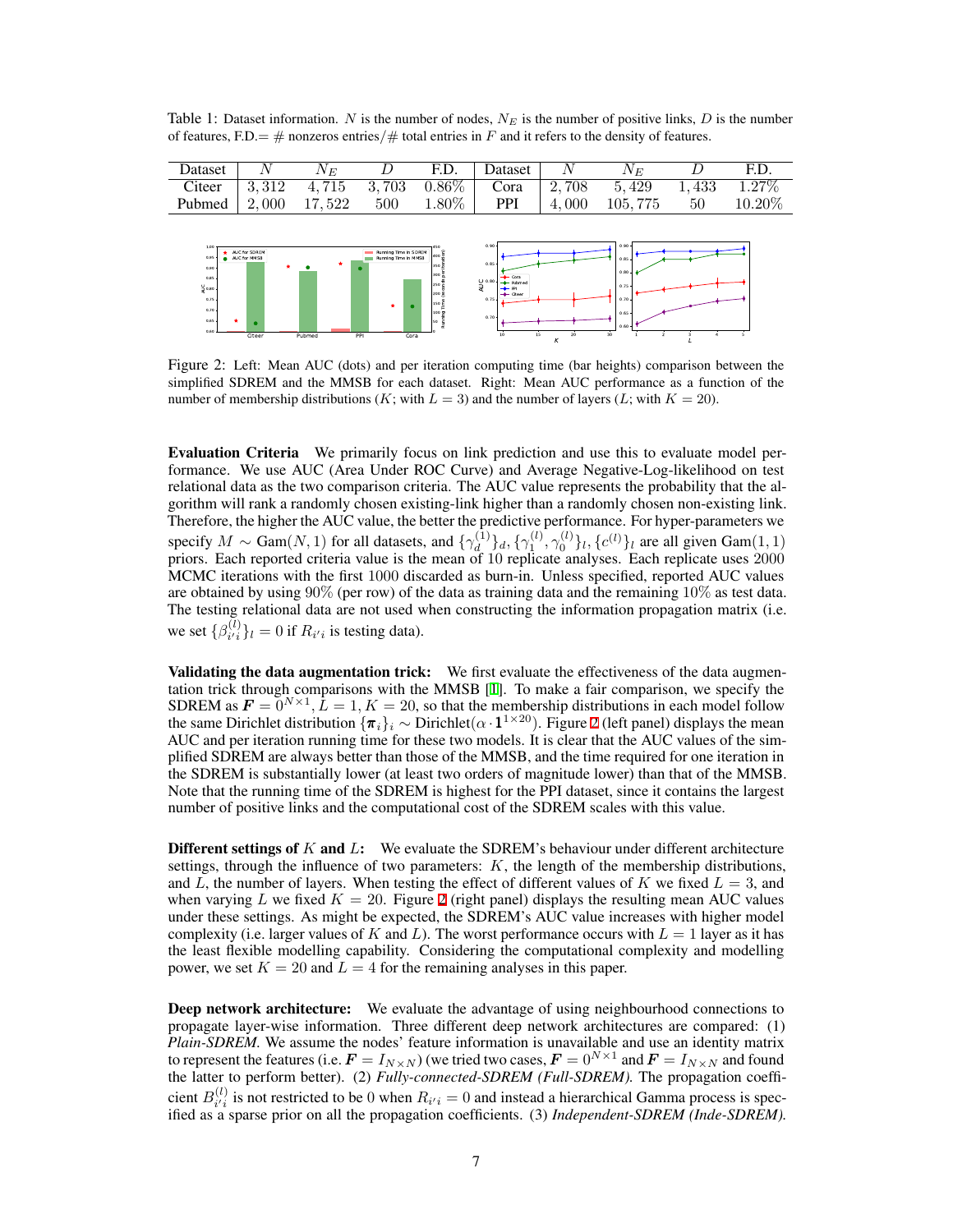

Figure 3: Mean AUC (*±*1*.*96*×* standard errors (of the mean)) and negative Log-Likelihood (*±*1*.*96*×* standard errors) on 10% test data for each dataset.



Figure 4: Mean AUC and negative Log-Likelihood values (points) as a function of the proportion of training data (*x*-axis), for each dataset and deep network architecture. Vertical lines correspond to the 95% confidence interval of reported statistics *±*1*.*96*×* standard error.

This assumes each node propagates information only to itself and does not exchange information with other nodes in the deep network architecture (i.e. each  $\{B^{(l)}\}_l$  is a diagonal matrix).

Figure 3 shows the performance of each of these different configurations against the non-restricted SDREM. It is clear that the non-restricted SDREM achieves the best performance in both mean AUC and negative-Log-Likelihood among all network configurations. The Full-SDREM consistently performs the worst among all configurations. This suggests that the fully connected architecture is a poor candidate, and the sampler may become easily be trapped in local modes.

Performance in the presence of feature information: We compare the SDREM with several alternative Bayesian methods for relational data and one Graph Convolutional Network model. We examine: the Hierarchical Latent Feature Relational Model (HLFM) [15], the Node Attribute Relational Model (NARM) [34], the Hierarchical Gamma Process-Edge Partition Model (HGP-EPM) [36] and a graph convolutional neural network (GCN) [20]. The NARM, HGP-EPM and GCN methods are executed using their respective authors' implementations, under their default settings. The HLFM is implemented to the best of our abilities and we set the same number of layers and length of latent binary representation as the SDREM. For the GCN, the AUC value is calculated based on the pairwise similarities between the node representations and the ground-truth relational data and the Negative Log-Likelihood is unavailable due to its frequentist setting.

Figure 4 shows the performance of each method on the four datasets, under different ratios of training data (*x*-axis). In terms of AUC, the SDREM performs the best among all the methods when the proportion of training data ratio is larger than 0*.*5. However, the performance of the SDREM is not outstanding when the training data ratio is less than 0*.*5. This may partly be due to there being insufficient relational data to effectively model the latent counts. Since the SDREM and the HLFM are the best performing two algorithms in most cases, this confirms the effectiveness of utilising a deep network architecture. Similarly conclusions can be drawn based on the negative log-likelihood: the SDREM and the HLFM are the best performing two algorithms.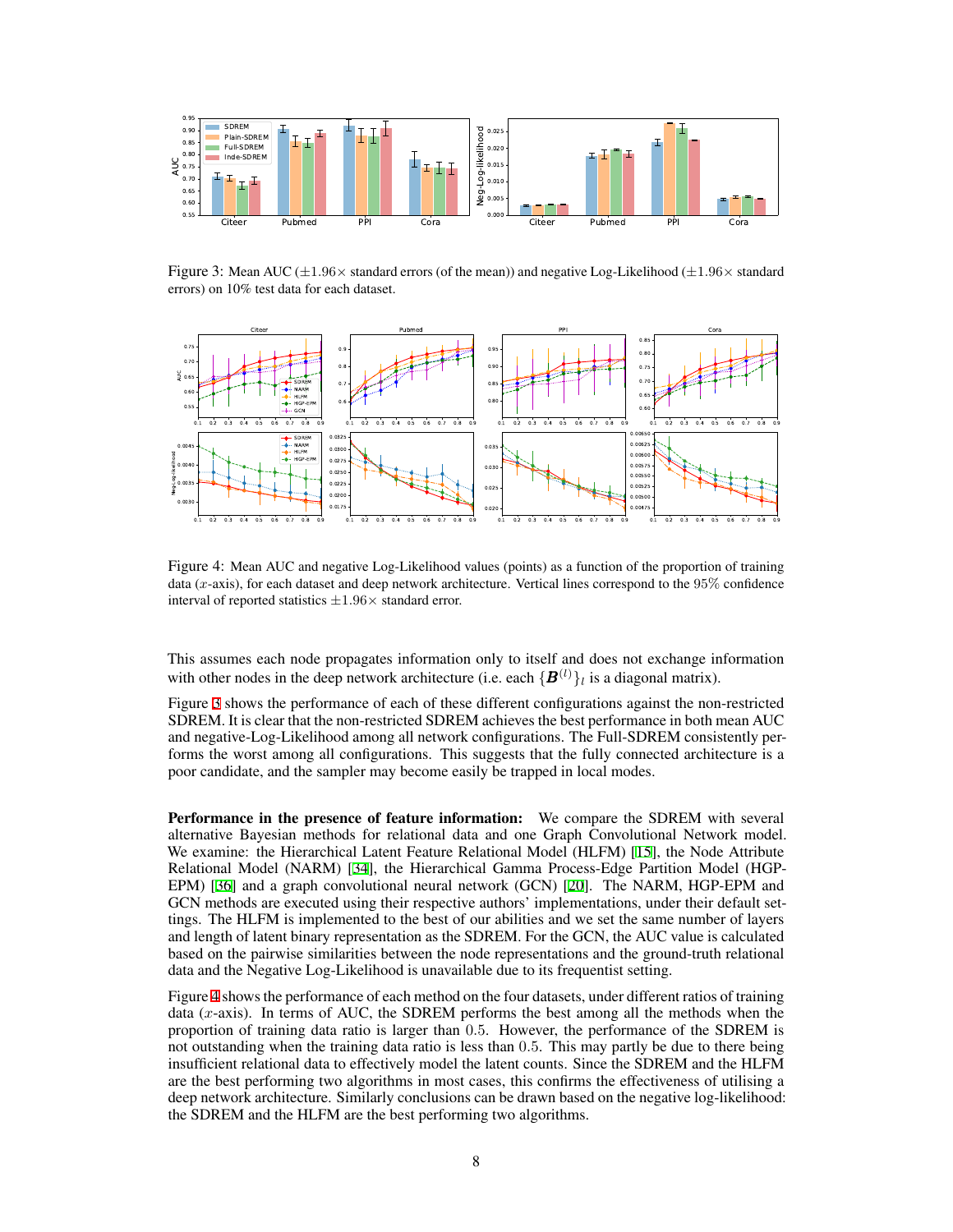

Figure 5: Left: visualizations on the membership distributions  $(\{\pi_{1:50}^{(l)}\}_{l=1}^3)$  and normalized auxiliary counting variable  $(\bar{X}_{1:50})$  for the first 50 nodes of the *Citeer* dataset (row represents the nodes and column represents the latent features); right: visualizations on the non-zero positions  $(R + I)$  and transition coefficient matrix  $(\{\boldsymbol{\beta}^{(l)}\}_{l=1}^2)$  for the first 200 nodes of the *Citeer* dataset.

Table 2: Average latent counts (per node) in different layers.

| Dataset |       |      |      |      |       |      |     |
|---------|-------|------|------|------|-------|------|-----|
| Citeer  | 533.7 |      |      | Cora | 290.1 |      | 2.3 |
| Pubmed  | 292.4 | 24.8 | 10.1 | PPI  | 65.6  | 20.1 |     |

Comparison with Variational Graph Auto-Encoder We also make brief comparisons with the Variational Graph Auto-Encoder (VGAE) [21]. Taking 90% of the data as training data and the remaining as testing data, the average AUC scores of 16 random VGAE runs for these datasets are: *Citeseer* (0.863), *Cora* (0.854), *Pubmed* (0.921) and *PPI* (0.934). Considering the attributes of these datasets, we find that VGAE obtains a better performance than our SDREM in the datasets with sparse linkages, whereas their performance in other types of datasets are competitive. This phenomenon might be caused by two reasons: (1) due to the inference nature (backward latent counts propagating and forward variable sampling), our SDREM propagates less counting information (see Table 2) to higher layers. The deep hierarchical structure might be less powerful in sparse networks; (2) the Sigmod and ReLu activation functions might be more flexible than the Dirichlet distribution for the case of sparse networks. We will keep on investigating this issue in the future work.

Latent structure visualization: We also visualize the latent structures of the model to get further insights in Figure 5. According to the left panel, we can see that the membership distributions gradually become more distinguished along with the layers. The less distinguished membership distributions might due to two reasons: (1) the higher abstraction of the latent features; (2) the insufficient latent counting information back-propagated to these higher layers. The normalized latent counting vector  $(X)$  looks to be identical to the output membership distribution  $\pi$ <sup>(3)</sup>. This verifies that our introduction of  $\boldsymbol{X}$  seems to successfully pass the information to the latent integers variable Z. In the right panel of information propagation matrix, we can see that the neighbourhoodwise information seems to become weaker from the input layer to the output layer.

# 6 Conclusion

We have introduced a Bayesian framework by using deep latent representations for nodes to model relational data. Through efficient neighbourhood-wise information propagation in the deep network architecture and a novel data augmentation trick, the proposed SDREM is a promising approach for modelling scalable networks. As the SDREM can provide variability estimates for its latent variables and predictions, it has the potential to be a competitive alternative to frequentist graph convolutional network-type algorithms. The promising experimental results validate the effectiveness of the SDREM's deep network architecture and its competitive performance against other approaches. Since the SDREM is the first work to use neighbourhood-wise information propagation in Bayesian methods, combining this with other Bayesian relational models and other applications with pairwise data (e.g. collaborative filtering) would be interesting future work.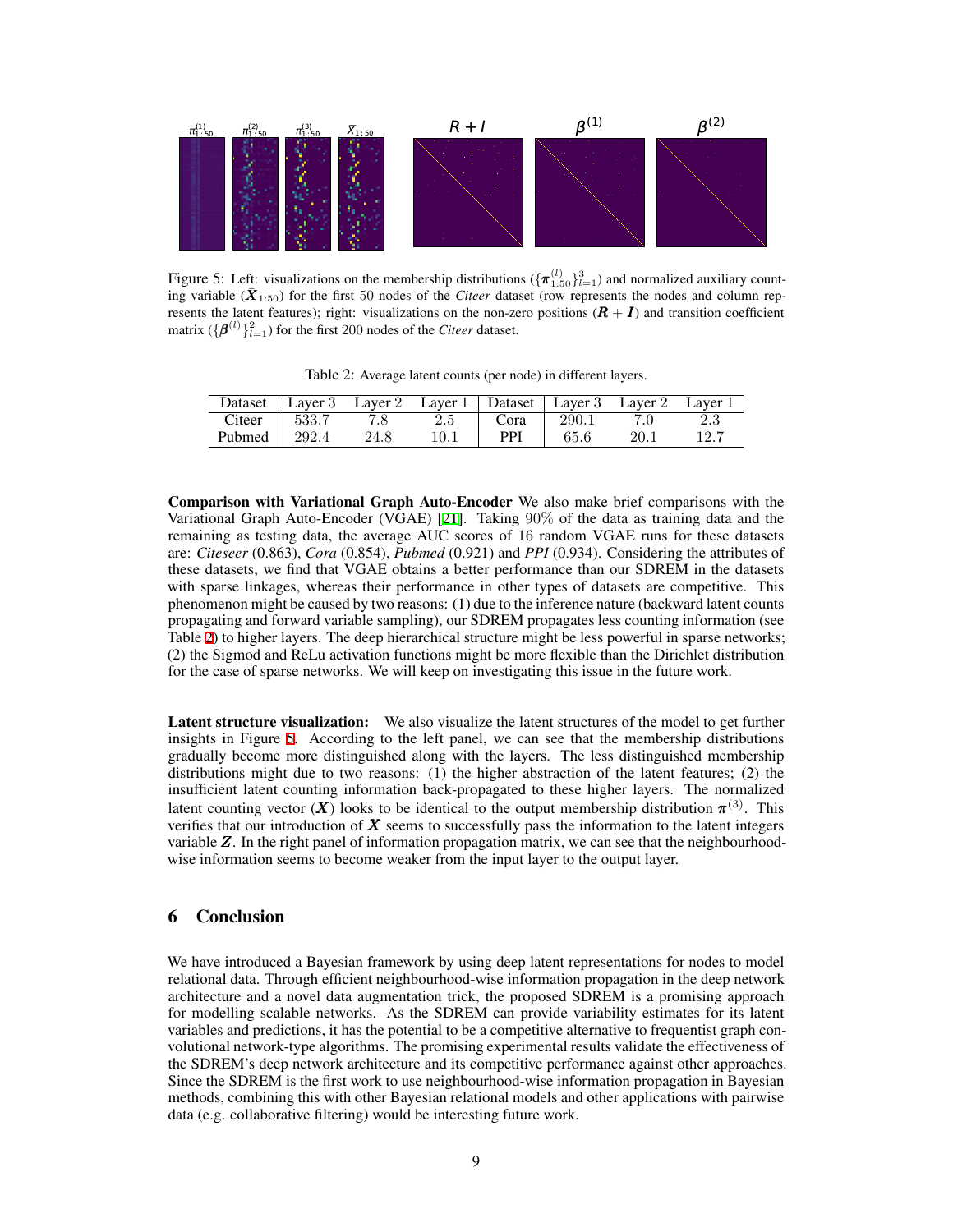## Acknowledgements

Xuhui Fan and Scott A. Sisson are supported by the Australian Research Council through the Australian Centre of Excellence in Mathematical and Statistical Frontiers (ACEMS, CE140100049), and Scott A. Sisson through the Discovery Project Scheme (DP160102544). Bin Li is supported by Shanghai Municipal Science & Technology Commission (16JC1420401) and the Program for Professor of Special Appointment (Eastern Scholar) at Shanghai Institutions of Higher Learning.

## References

- [1] Edoardo M. Airoldi, David M. Blei, Stephen E. Fienberg, and Eric P. Xing. Mixed membership stochastic blockmodels. In *NIPS*, pages 33–40, 2009.
- [2] James Atwood and Don Towsley. Diffusion-convolutional neural networks. In *NIPS*, pages 1993–2001, 2016.
- [3] Hanjun Dai, Zornitsa Kozareva, Bo Dai, Alex Smola, and Le Song. Learning steady-states of iterative algorithms over graphs. In *ICML*, pages 1114–1122, 2018.
- [4] David B Dunson and Amy H Herring. Bayesian latent variable models for mixed discrete outcomes. *Biostatistics*, 6(1):11–25, 2005.
- [5] David K Duvenaud, Dougal Maclaurin, Jorge Iparraguirre, Rafael Bombarell, Timothy Hirzel, Alán Aspuru-Guzik, and Ryan P Adams. Convolutional networks on graphs for learning molecular fingerprints. In *NIPS*, pages 2224–2232, 2015.
- [6] Xuhui Fan, Bin Li, and Scott Sisson. Rectangular bounding process. In *NeurIPS*, pages 7631– 7641, 2018.
- [7] Xuhui Fan, Bin Li, and Scott Sisson. Binary space partitioning forests. In *AISTATS*, volume 89 of *Proceedings of Machine Learning Research*, 2019.
- [8] Xuhui Fan, Bin Li, and Scott A. Sisson. The binary space partitioning-tree process. In *AISTATS*, volume 84 of *Proceedings of Machine Learning Research*, pages 1859–1867, 2018.
- [9] Xuhui Fan, Bin Li, Yi Wang, Yang Wang, and Fang Chen. The Ostomachion Process. In *AAAI Conference on Artificial Intelligence*, pages 1547–1553, 2016.
- [10] Zhe Gan, Ricardo Henao, David Carlson, and Lawrence Carin. Learning deep sigmoid belief networks with data augmentation. In *AISTATS*, pages 268–276, 2015.
- [11] Zhe Gan, Chunyuan Li, Ricardo Henao, David E Carlson, and Lawrence Carin. Deep temporal sigmoid belief networks for sequence modeling. In *NIPS*, pages 2467–2475. 2015.
- [12] Will Hamilton, Zhitao Ying, and Jure Leskovec. Inductive representation learning on large graphs. In *NIPS*, pages 1024–1034, 2017.
- [13] Qirong Ho, Ankur P. Parikh, and Eric P. Xing. A multiscale community blockmodel for network exploration. *Journal of the American Statistical Association*, 107(499):916–934, 2012.
- [14] Changwei Hu, Piyush Rai, and Lawrence Carin. Non-negative matrix factorization for discrete data with hierarchical side-information. In *AISTATS*, pages 1124–1132, 2016.
- [15] Changwei Hu, Piyush Rai, and Lawrence Carin. Deep generative models for relational data with side information. In *ICML*, pages 1578–1586, 2017.
- [16] Ilkka Huopaniemi, Tommi Suvitaival, Janne Nikkilä, Matej Orešič, and Samuel Kaski. Multivariate multi-way analysis of multi-source data. *Bioinformatics*, 26(12):i391–i398, 2010.
- [17] Brian Karrer and Mark E.J. Newman. Stochastic blockmodels and community structure in networks. *Physical Review E*, 83(1):016107, 2011.
- [18] Charles Kemp, Joshua B. Tenenbaum, Thomas L. Griffiths, Takeshi Yamada, and Naonori Ueda. Learning systems of concepts with an infinite relational model. In *AAAI*, pages 381– 388, 2006.